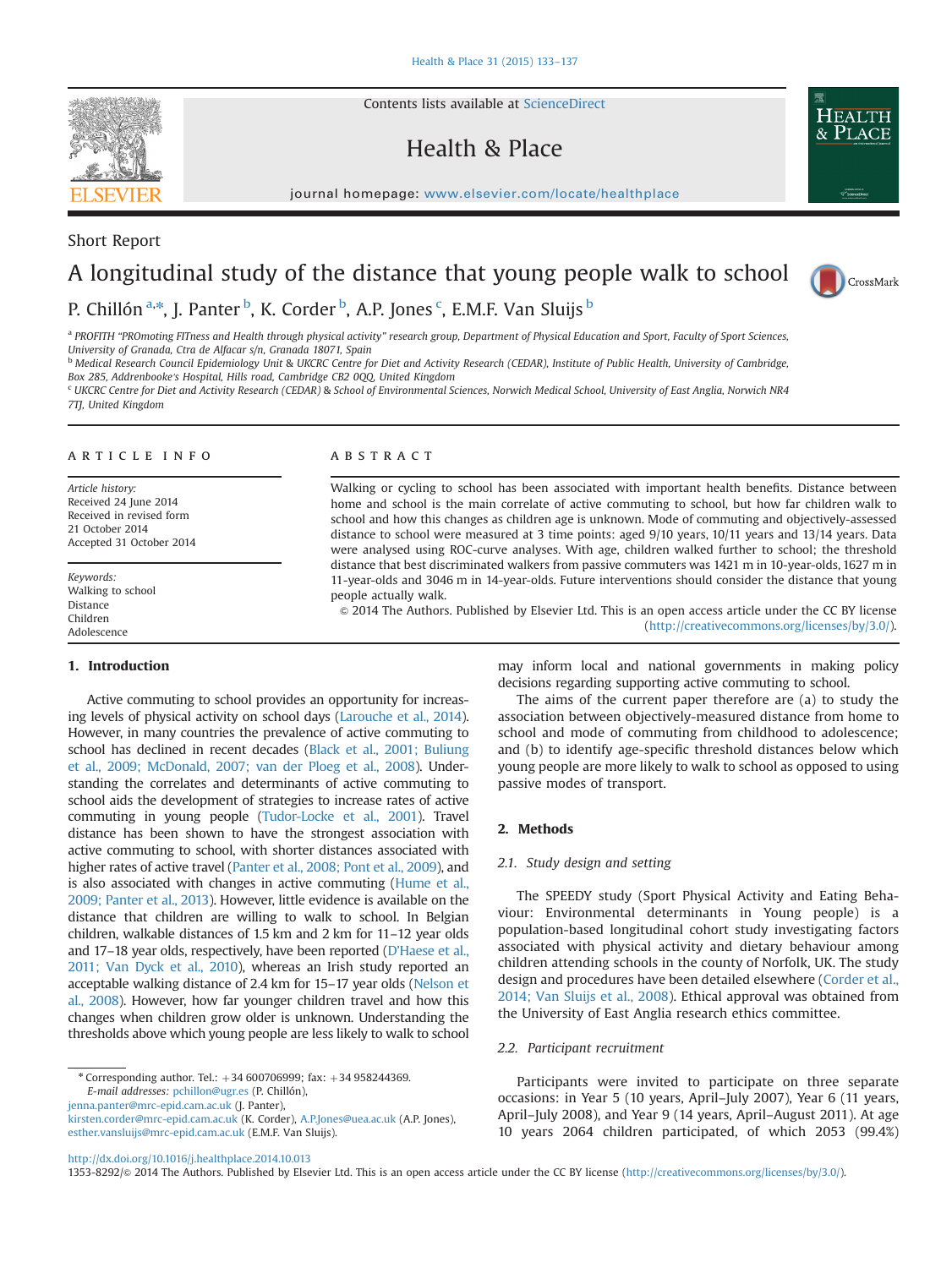<span id="page-1-0"></span>provided data on mode of commuting to school. At age 11 years, all 2064 original participants were invited to participate and 1019 (49.4% of the original sample) consented; 911 (44.1%) provided commuting data. At age 14 years, the 1964 baseline participants with valid home addresses at 11 years were invited; 480 (23.3% of the original sample) consented with 475 (23.0%) providing commuting data.

# 2.3. Measures

#### 2.3.1. Mode of commuting to school

Participants answered the same question at all measurements: "How do you usually travel to school?", with four response categories: "(a) by car, (b) by bus or train, (c) by bicycle, and (d) on foot". Use of car, bus or train was defined as "passive commuting" and cycling and walking were defined as "active commuting". Most active commuters were walkers (i.e., there were 9.2%, 7.9%, 4.4% cyclists at each time point). Therefore, only walkers and passive travellers (car or public transport) were included in analyses.

#### 2.3.2. Distance from home to school

The objective measure of distance to school was estimated using a Geographic Information System Software package (ArcGIS 9.2, ESRI Inc). Parents provided home address details which were geo-referenced using Address Layer 2, a dataset that identifies precise locations for all registered addresses in Great Britain ([Ordenance, Survey, 2006](#page-4-0)). If parents provided house names which did not exactly match the house names provided in Address Layer 2, the closest valid address was used. For those with missing street names, it was impossible to geolocate addresses. Travel distance was estimated for all participants by calculating the shortest route via the street network between each child's home and the nearest school entrance. As children attended the same school at 10 years and 11 years, distance was kept constant. Those moving house between 10 years and 11 years were excluded from the analyses at 11 years, as we were unable to verify their current school ( $N=42$ ). Per age group, travel distance was categorised in percentiles and quintiles for the descriptive and binary logistic analysis respectively.

#### 2.3.3. Potential confounders

Age was calculated by date of birth at measurement dates; sex was self-reported at baseline. Height and weight were measured at 10 years and 14 years using standardized protocols. Body mass index (BMI) was calculated as  $\text{kg/m}^2$ . The educational level of the main caregivers (hereafter "parents") was self-reported using their age at leaving full-time education which was collapsed into 3 categories:  $<$  16 years, 16–18 years, and  $>$  18 years. The urban/rural status of the home was determined based on home location ([Bibby](#page-4-0) [and Shepherd, 2004](#page-4-0)).

### 2.4. Statistical analysis

Differences in baseline characteristics (BMI, sex, parental educational level and commuting mode) between participants with  $(n=911$  and 475) and without ( $n=1153$  and 1589) valid data at 11 years and 14 years, respectively, were tested using t-tests for normal continuous variables, non-parametric tests for non-normal continuous variables, and chi-squared tests for categorical variables. The association between travel mode to school and distance from home to school at each time point was studied using binary logistic regression. Travel mode was included as a binary dependent variable (walk vs. passive) and the distance from home to school (categorised in quintiles with longest distance as reference) as a categorical exposure variable, adjusting for sex, BMI, parent's educational level and urban/rural status.

The "threshold" distance for walking was calculated through the Receiver Operating Characteristic (ROC) curve analyses at all three time points. ROC curve analysis has been widely used in situations where the evaluation of discrimination performance is of great concern for the researchers [\(Komori and Eguchi, 2010\)](#page-4-0). The area under the ROC curve is the most popular metric because it has a simple probabilistic interpretation and consists of two important rates: the true positive rate (or sensitivity) and the false positive rate (1-specificity). The larger the area under the curve (ranking from 0 to 1), the more discriminatory the test. Using the sensitivity and specificity obtained through the ROC-curves, the Youden index, which corresponds to the maximum vertical distance between the ROC curve and the diagonal line [\(Schisterman et al., 2005](#page-4-0)), was calculated. The Youden index corresponded to the distance (i.e. threshold

#### Table 1

Descriptive characteristics of the SPEEDY sample at baseline (10 years), 1-year follow-up (11 years), and 4-year follow up (14 years).

|                                  | Baseline ( $n=2053$ )<br>N(%) | 1-year follow-up $(n=911)$<br>N(%) | 4-year follow-up $(n=475)$<br>N(%) |
|----------------------------------|-------------------------------|------------------------------------|------------------------------------|
| Child/Adolescent characteristics |                               |                                    |                                    |
| Age (years)                      | 10.3(0.3)                     | 10.6(1.2)                          | 14.3(0.3)                          |
| BMI $(kg/m2)$                    | 18.22 (3.18)                  |                                    | 20.9(4.0)                          |
| Sex                              |                               |                                    |                                    |
| Male                             | 919 (44.8)                    | 370 (40.6)                         | 215(45.3)                          |
| Female                           | 1134 (55.2)                   | 531 (58.3)                         | 260 (54.7)                         |
| Mode of commuting to school      |                               |                                    |                                    |
| Walk                             | 814 (39.6)                    | 420(46.1)                          | 164 (34.5)                         |
| Bicycle                          | 189 (9.2)                     | 72 (7.9)                           | 21(4.4)                            |
| Car                              | 923(45.0)                     | 357 (39.2)                         | 120(25.3)                          |
| <b>Bus or Train</b>              | 127(6.2)                      | 62(3.0)                            | 170 (35.8)                         |
| Parental characteristics         |                               |                                    |                                    |
| Age left full-time education     |                               |                                    |                                    |
| $<$ 16 years                     | 901(48.0)                     |                                    |                                    |
| $16-18$ years                    | 603 (32.1)                    |                                    |                                    |
| Over 18 years                    | 374 (19.9)                    |                                    |                                    |
| Household characteristics        |                               |                                    |                                    |
| Distance to school $(m)^a$       | 1370 (702, 2855)              | 1321 (660, 2788)                   | 3901 (1477, 7776)                  |
| Urban/Rural status               |                               |                                    |                                    |
| Urban                            | 1366 (67.9)                   |                                    | 297 (62.7)                         |
| Rural                            | 646 (32.1)                    |                                    | 177 (37.3)                         |

<sup>a</sup> Expressed as median (25th, 75th) percentile. At 1-year follow-up the distance to school from baseline was used after eliminating those 42 participants who moved from baseline.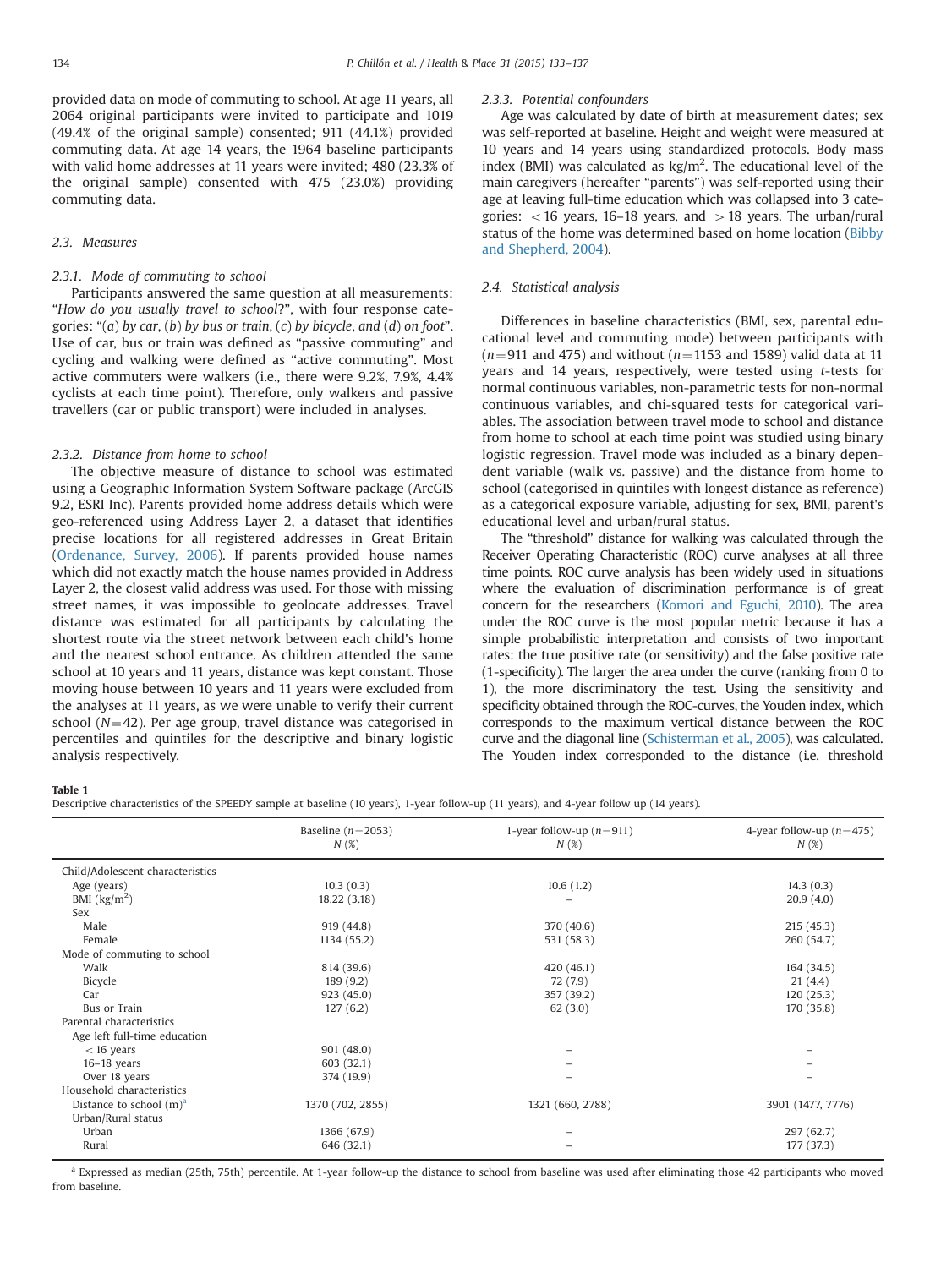

Fig. 1. Percentage of walkers and passive commuters by distance from home to school (in percentiles) at 10 years ( $n=1826$ ), at 11 years (distance home to school: all participants at 11 years except those 42 that moved from the measurement at 10 years;  $n=780$ ) and at 14 years ( $n=372$ ).

distance) that best discriminates walkers from passive travellers. A sensitivity analysis was undertaken by repeating the analyses including only those who participated at all three time points ( $n=365$ ).

#### 3. Results

Drop-out analyses showed baseline differences between those in- and excluded. At age 11 years, those included had a lower baseline BMI (included vs. excluded: 17.9 vs. 18.4 kg/m<sup>2</sup>;  $p$  = 0.004)

and were more likely to be female  $(47.4\% \text{ vs. } 52.6\%; p=0.002)$ . At age 14 years, those included had parents with higher educational level (27.8% vs. 72.7%;  $p=0.006$ ). No other differences were observed.

[Table 1](#page-1-0) presents the descriptive characteristics of the sample, whilst the percentage of walkers and passive commuters by distance are presented in Fig. 1. As expected, the percentage of children walking to school decreased with increasing distance. In adjusted logistic regression analyses, the association between travel distance and mode was statistically significant ( $p < 0.001$ ;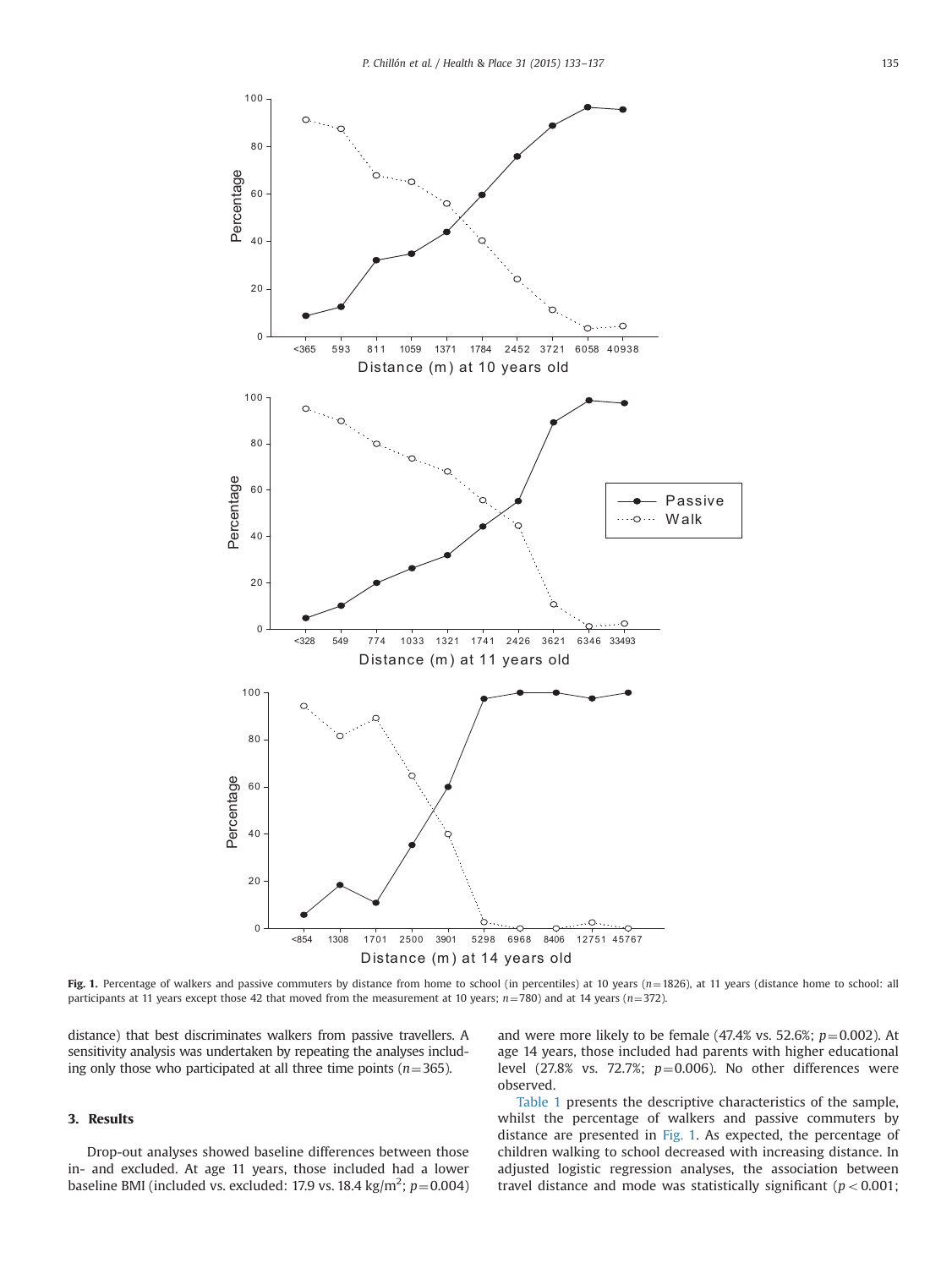Table 2). The age-specific ROC curves are shown in Fig. 2. The areas under the curve (standard error) were 0.872 (0.008), 0.891 (0.011) and 0.951 (0.011) (all  $p < 0.001$ ) at 10, 11, and 14 years respectively. The Youden indices points (sensitivity, 1-specificity) were 0.593 (0.763, 0.170), 0.630 (0.748, 0.118) and 0.821 (0.858, 0.036) at 10, 11, and 14 years respectively. The corresponding threshold distances were 1421 m, 1627 m and 3046 m. Sensitivity analysis restricting the sample to those participating at all three time points did not substantially alter the conclusions drawn (data not shown).

#### 4. Discussion

This study shows that young people living closer to school are more likely to walk to school than those living further away ([Panter et al., 2008; Pont et al., 2009\)](#page-4-0). The novel contribution of this work is the identification of the threshold distances that children walk to school, and that this increases as young people age; the criterion distances were 1421 m at 10 years, 1627 m at 11 years and 3046 m at 14 years.

Although the distance from home to school has previously been identified as a key predictor of active commuting to school ([Davison et al., 2008](#page-4-0)), little evidence is available on the distance are young people walk to school. To our knowledge, only one study determined a threshold distance among children (D'[Haese et al.,](#page-4-0) [2011\)](#page-4-0) and two studies among adolescents ([Nelson et al., 2008; Van](#page-4-0) [Dyck et al., 2010\)](#page-4-0); the threshold distances varied between 1.5 km in Belgium children and 2 km/2.4 km in Belgium/Irish adolescents. These studies calculated the criterion distance using descriptive data, based on the distance over which 80% of the walkers lived.

Despite ROC curve analyses are being widely used in biomedical research, their application to identify the distance that best discriminates walkers and passive commuters is novel. The high values obtained for the area under the curve in the present study

#### Table 2

Odds ratio for walking to school (vs. passive) according to distance from home to school (in quintiles) at 10 years ( $n=1666$ ), at 11 years ( $n=746$ ) and at 14 years  $(n=356)$ .

| Distance (metres)              | N   | <b>OR</b> | 95% CI         | P       |
|--------------------------------|-----|-----------|----------------|---------|
| 10 years old $*$               |     |           |                |         |
| 3721.0-40.938.4                | 364 | 1         | Reference      |         |
| 1784.5-3720.9                  | 334 | 5.22      | $2.72 - 10.01$ | < 0.001 |
| 1059.1-1784.4                  | 313 | 20.45     | 10.85-38.54    | < 0.001 |
| 592.9-1059.0                   | 316 | 44.61     | 23.64-84.19    | < 0.001 |
| < 592.8                        | 339 | 223.03    | 112.66-441.51  | < 0.001 |
| 11 years old**                 |     |           |                |         |
| 3621.9-33.493.0                | 162 | 1         | Reference      |         |
| 1741.5-3621.8                  | 143 | 16.86     | 4.97-57.13     | < 0.001 |
| 1033.3 - 1741.4                | 139 | 63.10     | 18.57-214.37   | < 0.001 |
| 550.0 -1033.2                  | 143 | 126.14    | 37.01-429.82   | < 0.001 |
| < 549.9                        | 159 | 582.22    | 156.39-2167.52 | < 0.001 |
| 14 years old***                |     |           |                |         |
| 8406.1-45,767.8                | 76  | 1         | Reference      |         |
| $5298.6 - 8406.0$ <sup>t</sup> | 73  |           |                | 0.997   |
| 2500.8-5298.5                  | 67  | 14.05     | 1.71-115.21    | < 0.014 |
| 1308.1-2500.7                  | 69  | 155.64    | 19.12-1266.58  | < 0.001 |
| $<$ 1308.0                     | 71  | 265.88    | 31.12-2271.42  | < 0.001 |

\* Analysis was adjusted for sex ( $p=0.008$ ), BMI ( $p=0.024$ ), parent's educational level ( $p=0.125$ ) and urban/rural status ( $p < 0.001$ ).

<sup>\*\*</sup> Analysis was adjusted for sex (p=0.907), and parent's educational level (p=0.807) and urban/rural status (p=0.003) at baseline.

<sup>\*\*\*</sup> Analysis was adjusted for sex (p=0.451), BMI (p=0.784), urban/rural status (p=0.003) and parent's educational level at baseline (p=0.648).

The model did not converge due to low number of walkers.



Fig. 2. ROC curve analysis for walkers (negative) vs. passive (positive) commuters to school according to distance from home to school at 10 years ( $N=1825$ ), at 11 years ( $N=788$ ) and at 14 years ( $N=376$ ). (a) ROC Curve at 10 years old (b) ROC Curve at 11 years old and (c) ROC Curve at 14 years old.